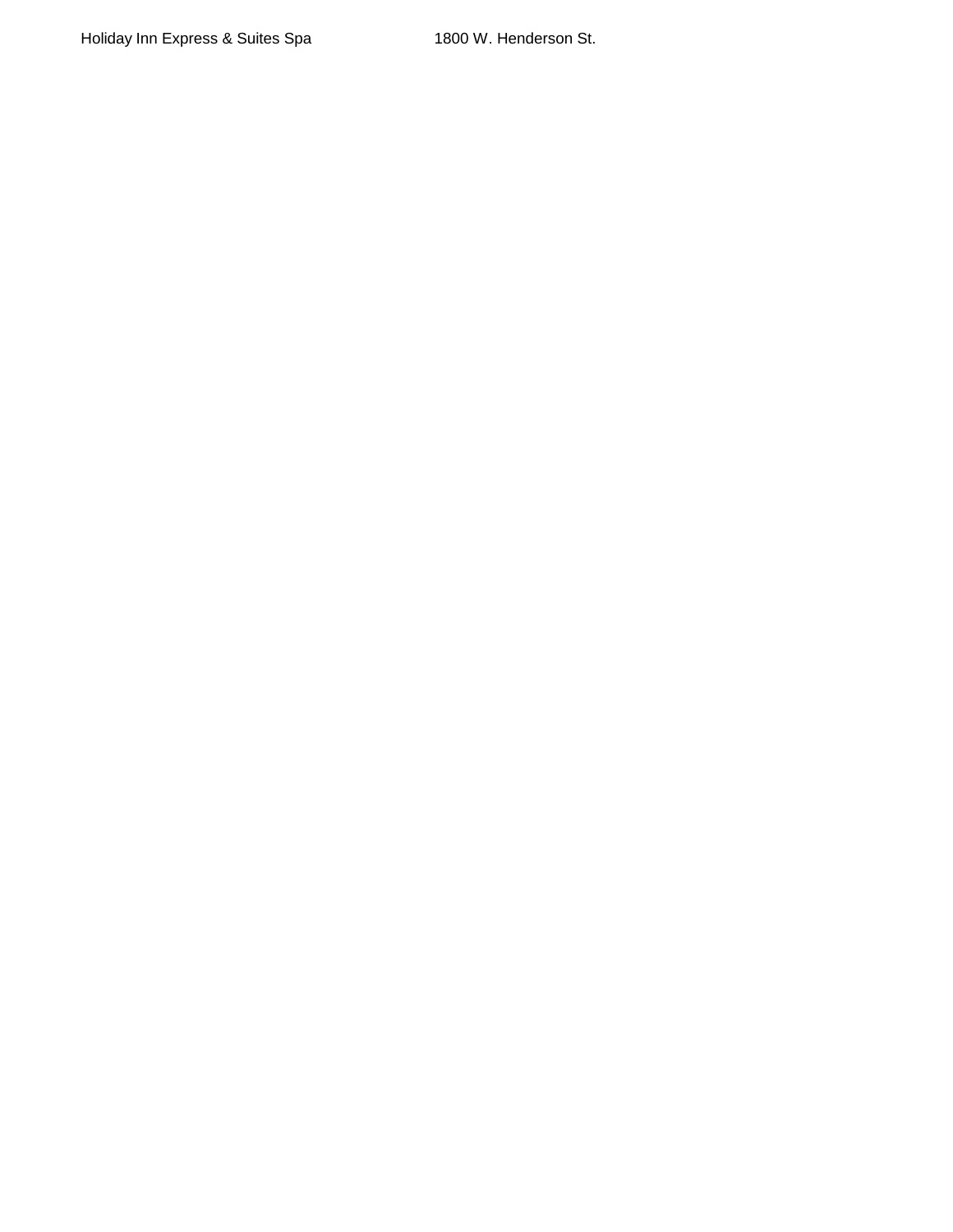## NOT IN COMPLIANCE

IN COMPLIANCE

IN COMPLIANCE IN COMPLIANCE IN COMPLIANCE IN COMPLIANCE IN COMPLIANCE IN COMPLIANCE IN COMPLIANCE IN COMPLIANCE IN COMPLIANCE IN COMPLIANCE IN COMPLIANCE IN COMPLIANCE IN COMPLIANCE IN COMPLIANCE IN COMPLIANCE IN COMPLIANCE IN COMPLIANCE IN COMPLIANCE IN COMPLIANCE IN COMPLIANCE IN COMPLIANCE IN COMPLIANCE IN COMPLIANCE IN COMPLIANCE IN COMPLIANCE IN COMPLIANCE IN COMPLIANCE IN COMPLIANCE IN COMPLIANCE IN COMPLIANCE IN COMPLIANCE NOT IN COMPLIANCE

**Aspection Result**